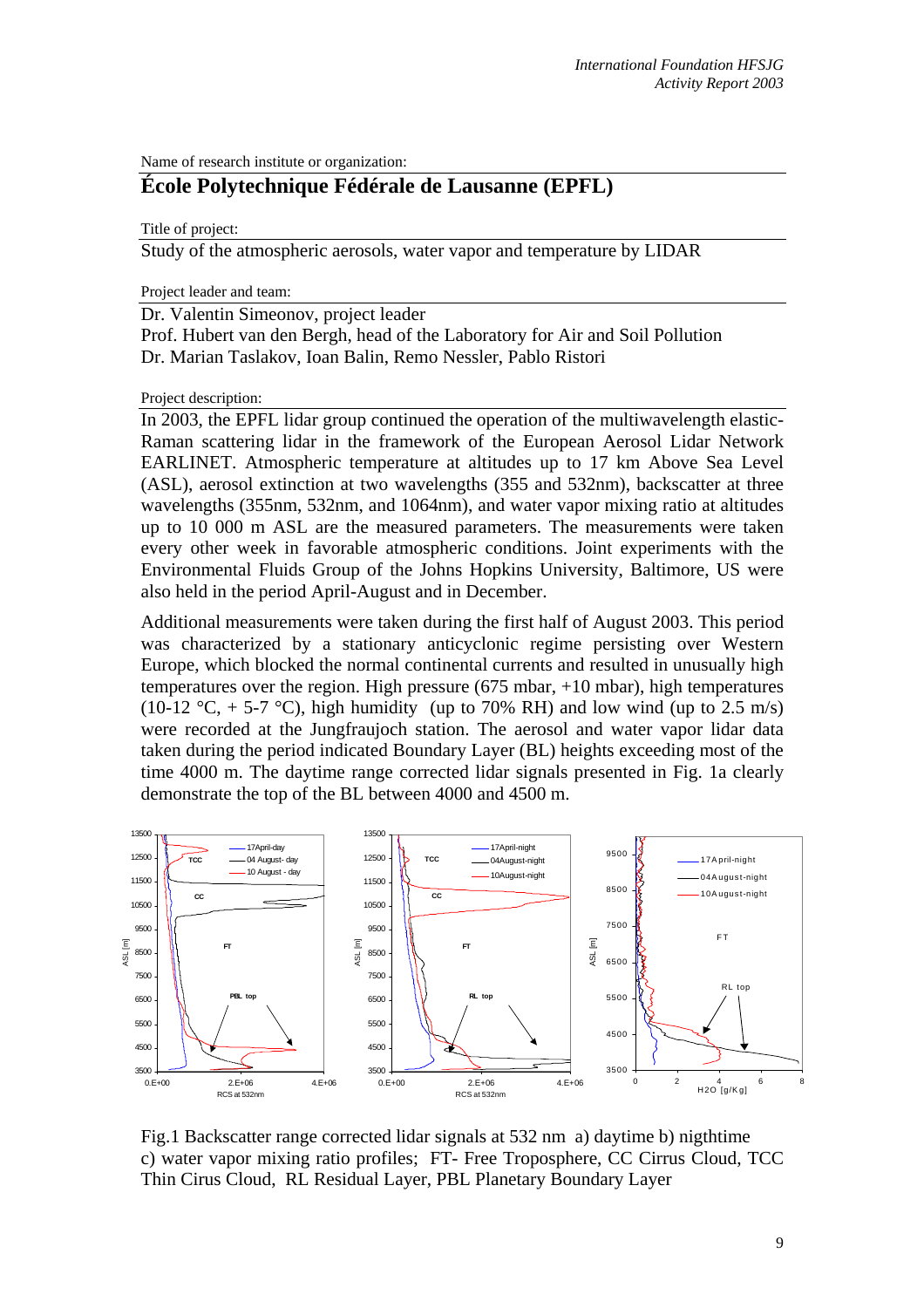For comparison, the same figure shows a typical free-troposphere range corrected profile taken with the lidar in the spring. A residual layer characterized by enhanced aerosol backscatter (Fig 1b) and high specific humidity of up to 8 g/kg (Ffig.1c) was observed at altitudes of up to 4000-4500 m during nighttime. The high backscatter measured in the residual layer is probably partially due to this high specific humidity related to aerosol humidity growth.

Initial measurements of the aerosol extinction, water vapor, and temperature along a horizontal optical path above Aletsch glacier were carried out. The data will be used for a comparative study of the aerosol optical properties derived from the lidar and *in situ* measurements. The measurements were taken at night, under stable weather conditions with the lidar pointing in Southern direction. A map of the region with the lidar optical path marked with a dashed line is shown in Fig. 2a. Temperature and water vapor mixing ratio profiles are presented in Fig. 2c, together with a crosssection of the terrain below the lidar optical path. The extinction of the order of  $10^{-4}$  $m^{-1}$  (Fig 2b) and the water vapor mixing ratio values between 2.5 to 6.5 g/kg are relatively high and indicate hazy conditions. The temperature varies from  $+5^{\circ}$  C at the station to almost  $0^{\circ}$  C above the deepest valley. Both, the water vapor mixing ratio and the temperature may suggest possible influence of the glacier topography. Note the general decrease of temperature and water vapor content above the valleys and the increase near the mountain relief.



Fig. 2 a) Laser beam trajectory during the horizontal observations along an ~8-kmlong path above the Aletsch glacier, b) total extinction coefficient, c) water vapor mixing ratio and temperature horizontal lidar profiles and the topography of the glacier below the laser beam path from a 1:100 000 map (Swiss Topographic Institute).

The example demonstrates the potential of the method to measure simultaneously atmospheric extinction, temperature, and water vapor over the glacier. Systematic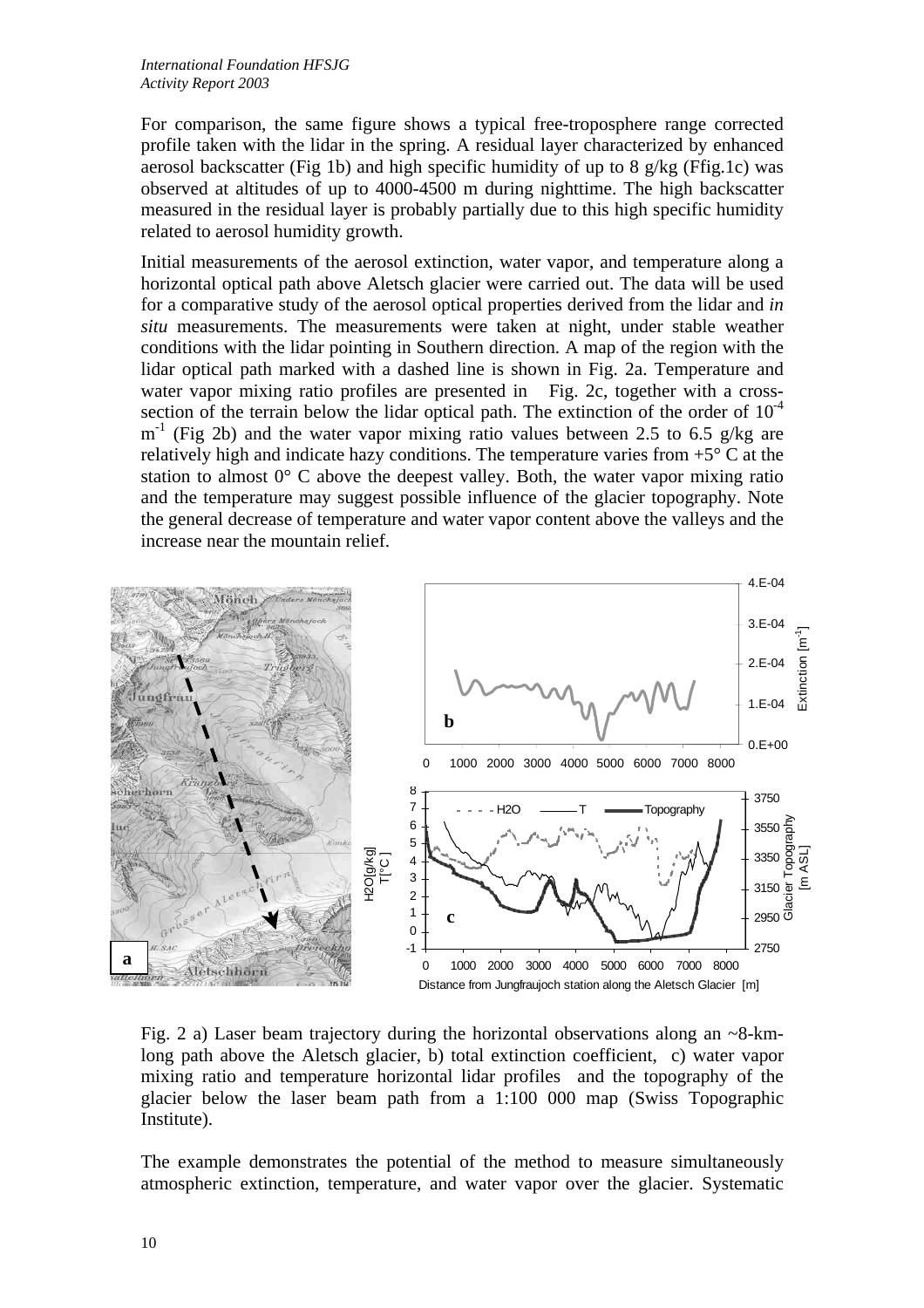observations may bring useful data for the estimation of the atmospheric dynamics over complex terrains, particularly over covered by glaciers mountain surfaces.

As part of the cooperation between the EPFL's Laboratory of Air and Soil Pollution, and the Environmental Fluids Group of the Johns Hopkins University –Baltimore-US joint field experiment aiming to study the Boundary Layer (BL) dynamics over the Aletsch glacier were held from April to August 2003. The experiment combined simultaneous LIDAR observations from the Jungfraujoch Observatory (3580m) with Sonics anemometers measurements (glacier surface). The aerosols optical properties, temperature, and water vapor (LIDAR) as well as temperature, wind field and various turbulence parameters (Sonics anemometers) will be analyzed in different meteorological situations.

In November, test measurements of the upgraded by the EPFL team John Hopkins elastic scattering lidar were performed at Jungfraujoch. The lidar was verified against the EPFL system. The results of the intercomparison measurements are presented in Fig. 3 and demonstrate excellent agreement.



Fig.3. Intercomparison measurements of the EPFL and John Hopkins University lidar systems

A new transmitter for the lidar, based on the 76 cm astronomical telescope was designed, built and tested at the EPFL. The transmitter produces simultaneously six wavelengths - 266, 284, 304, 355, 532 and 1064 nm. The radiation at 266, 284, 304 nm will be used for ozone measurements by the Differential Absorption Lidar (DIAL) method and the other frequencies will be employed in water vapor, temperature and aerosol monitoring. The transmitter is based on an 1.6 J, 30 Hz repetition rate Nd:YAG laser (Continuum Powerlite 9030) with built-in second (532 nm) and fourth (266 nm) harmonic converters. The third harmonic radiation (355 nm) is produced by an additional converter from the remaining after the fourth harmonic generation 1064 and 532 nm radiation. The 284 and 304 nm wavelengths for the ozone channel of the lidar are generated from the fourth harmonic radiation in a high-pressure nitrogen Raman converter. To reduce the beam divergence and to prevent the Coude mirrors that deliver laser radiation to the atmosphere from damage, the multiwavelength beam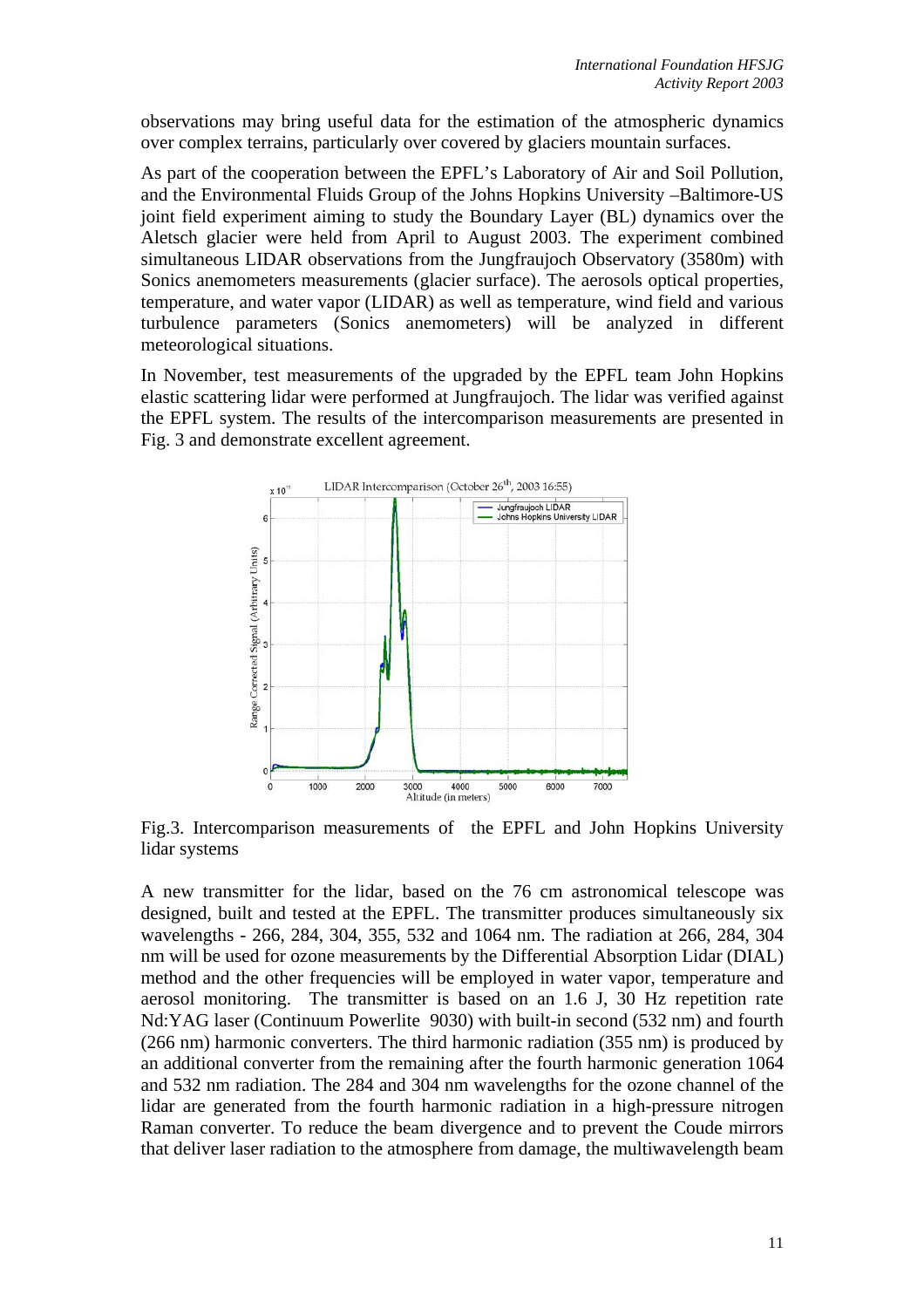is expanded by a 20 X reflective beam expander. The transmitter is in preparation for installation in the Sphinx observatory.

#### Key words:

Multi-wavelength lidar, Raman lidar, pure rotational Raman scattering, aerosols, backscatter and extinction coefficients, vertical profiles, troposphere, water-vapor mixing ratio, temperature, Jungfraujoch site, EPFL

Internet data bases:

[http://lpas.epfl.ch/lidar/research/LidarJungfrau/Jungfrau.html](http://kspc4.unibe.ch/nm)

Collaborating partners/networks:

EARLINET **-E**uropean **A**erosol **R**esearch **LI**dar **NET**work Paul-Scherrer Institute ISM: Payerne station Institute of Atmospheric Optics-Tomsk, Russia

Scientific publications and public outreach 2002:

## **Refereed journal articles**

D. Gerber, I. Balin, D. Feist, N. K¨ampfer, V. Simeonov, B. Calpini, and H. van den Bergh, "Ground-based water vapour soundings by microwave radiometry and Raman lidar on Jungfraujoch (Swiss Alps)",Atm. Chem. and Phys. Discuss., **3**, pp 4833- 4856, 2003.

O. Couach, I. Balin, R. Jimenez, P. Ristori, S. Perego, F. Kirchner, V. Simeonov, B. Calpini, and H. van den Bergh, "An investigation of ozone and planetary boundary layer dynamics over the complex topography of Grenoble combining measurements and modelling", Atmos. Chem. Phys., **3**, pp.549–562, 2003.

R Jimenez, M. Taslakov, V. Simeonov, B. Calpini, F. Jeanneret, D. Hofstetter, M. Beck, J. Feist, and H.van den Bergh, Ozone detection by differential absorption spectroscopy at ambient pressure with a 9.6 µm pulsed quantum-cascade laser, Appl. Phys. B (2003) DOI: 10.1007/s00340-003-1358-5.

I. Balin, I. Serikov , R. Nessler , Y. Bobrovnikov , V. Simeonov, B. Calpini,Y. Arshinov and H. Van den Bergh , Pure rotational Raman-lidar technique on the Jungfraujoch multi-wavelength lidar system: implementation and new atmospheric retrievals, submitted to Applied Physics B.

## **Conference papers**

A. Papayanis, G. Tsaknakis, D. Balis, A. Chaikovski, F. de Tomasi, I. Mattis, V. Mitev, G. Pappalardo, J. Pelon, C. Perez, S. Puchalski, V. Rizi, L. Sauvage, V. Simeonov, N. Spinelli, T. Trickl, G. Waughan, M. Weininger, V. Matthias, A. Haagard, M. Alpers and A. Castanho, Three years of observations of Saharan dust outbreaks over Europe monitored by a coordinated LIDAR network in the frame of the EARLINET project, *Sixth International symposium on tropospheric profiling-Needs and Technologies*, September 14-20, 2003 Leipzig, Germany, p. 225.

## **Theses**

Ioan Balin, Monitoring of atmospheric water vapor, temperature, and aerosol by a multi- wavelength elastic-Raman lidar Data books and reports, PhD thesis EPFL, to be defended on 14 March 2004.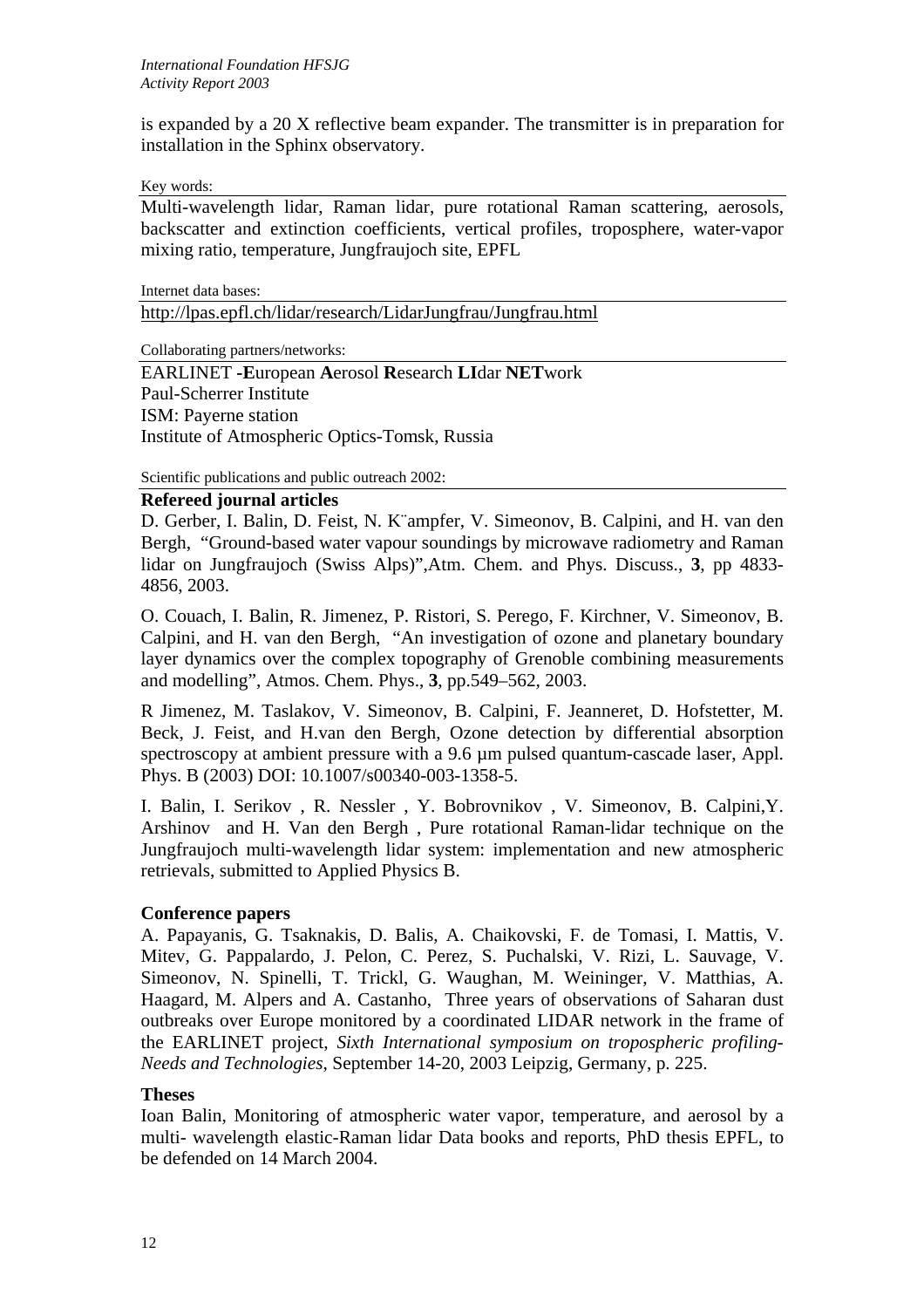Address:

# EPFL ENAC LPAS CH 1015 Lausanne

Contacts:

Valentin Simeonov Tel.: +41 21 693 61 85 Fax: +41 21 693 36 26 e-mail: valentin.simeonov@epfl.ch